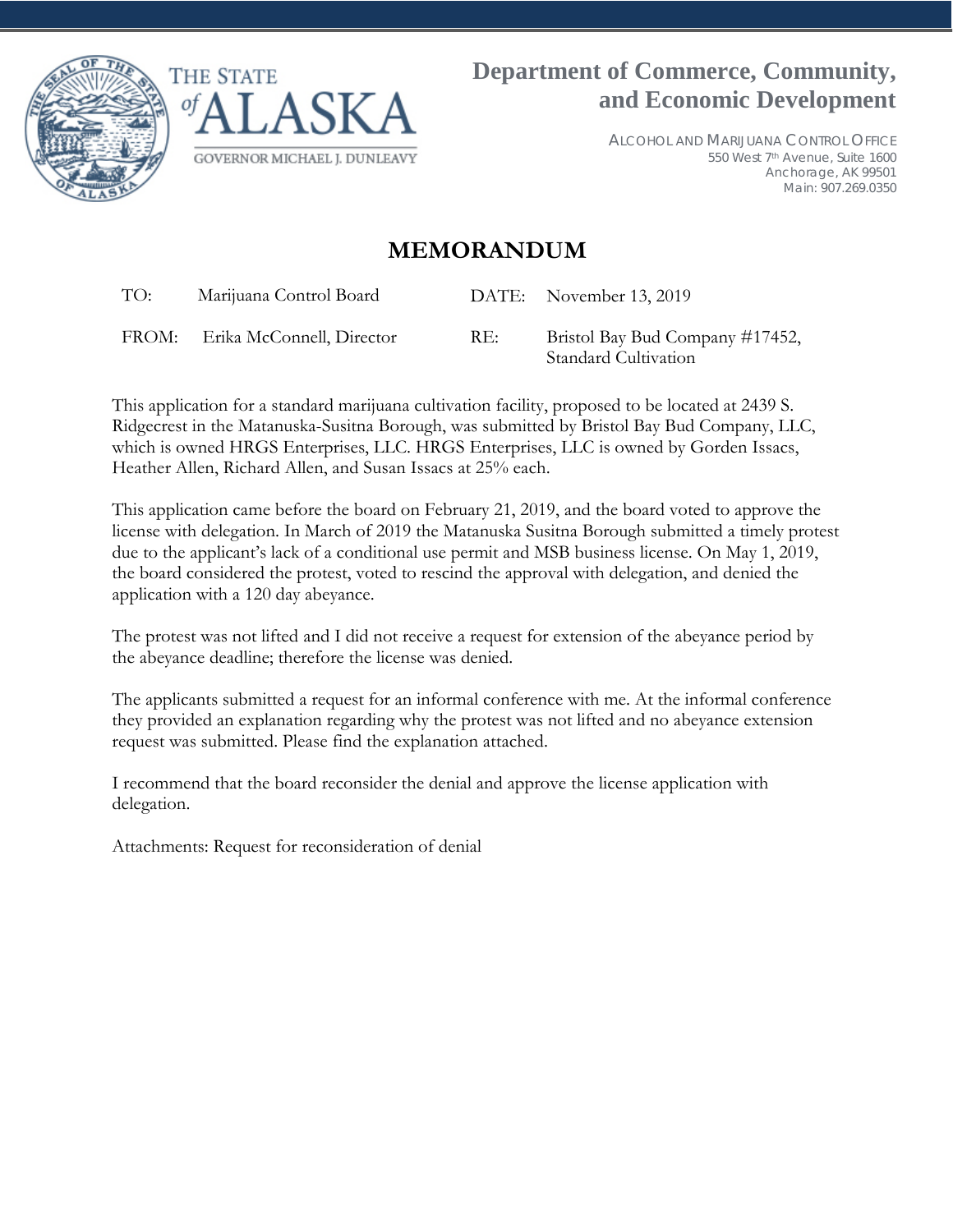

**Jason Brandeis** Respond to Anchorage Office T 907.263.7243 • F 907.276.3680 jbrandeis@bhb.com

October 24, 2019

**VIA ELECTRONIC DELIVERY** 

erika.mcconnell@alaska.gov

Erika McConnell **Director** Alcohol & Marijuana Control Office State of Alaska

RE: Bristol Bay Bud Company, #17452 Our File No.: 507900.1

Dear Director McConnell:

This letter follows the informal conference held in your office on October 24, 2019 regarding denial of the License Application #17452 for a Standard Marijuana Cultivation Facility in the Matanuska-Susitna Borough.

This license application was initially approved with abeyance by the Marijuana Control Board in February 2019. In March 2019, the Borough filed notice of protest due to the applicant's lack of a conditional use permit (CUP) and Borough business license. Since the regulations changed around the time the initial approval with abeyance was issued, the Board took action consistent with the new regulations: in May 2019, the Board rescinded its previous approval, upheld the protest, and denied the license with a 120-day abevance. The deadline for meeting the abeyance conditions (i.e., the Borough rescinding its protest) was September 4, 2019.

As explained during the informal conference, extenuating circumstances prevented the licensee from obtaining a CUP from the Borough during this time period. Specifically, two of the four members of HRGS LLC (the corporate entity which owns Bristol Bay Bud Company) experienced serious and life-threatening health emergencies during the past 9 months, and they are still recovering. These health emergencies prevented them from fully participating in the operations of the business, which directly affected progress towards obtaining the CUP. During this time, the other licensees faced significant emotional and financial stress while they tended to these health matters and attempted to move forward with opening their Retail Marijuana Store (#16915) in Dillingham. This likely also contributed to their confusion over the distinction between approval with delegation and denial with abeyance, and not realizing their corresponding responsibilities to notify the Board of their operational setbacks and request additional time sooner.

At this time the applicant has satisfied one of the conditions (obtaining a Borough business license) and is on track to satisfy the other in the near future. But due to the circumstances described above, the September deadline could not be met and additional time is needed. The